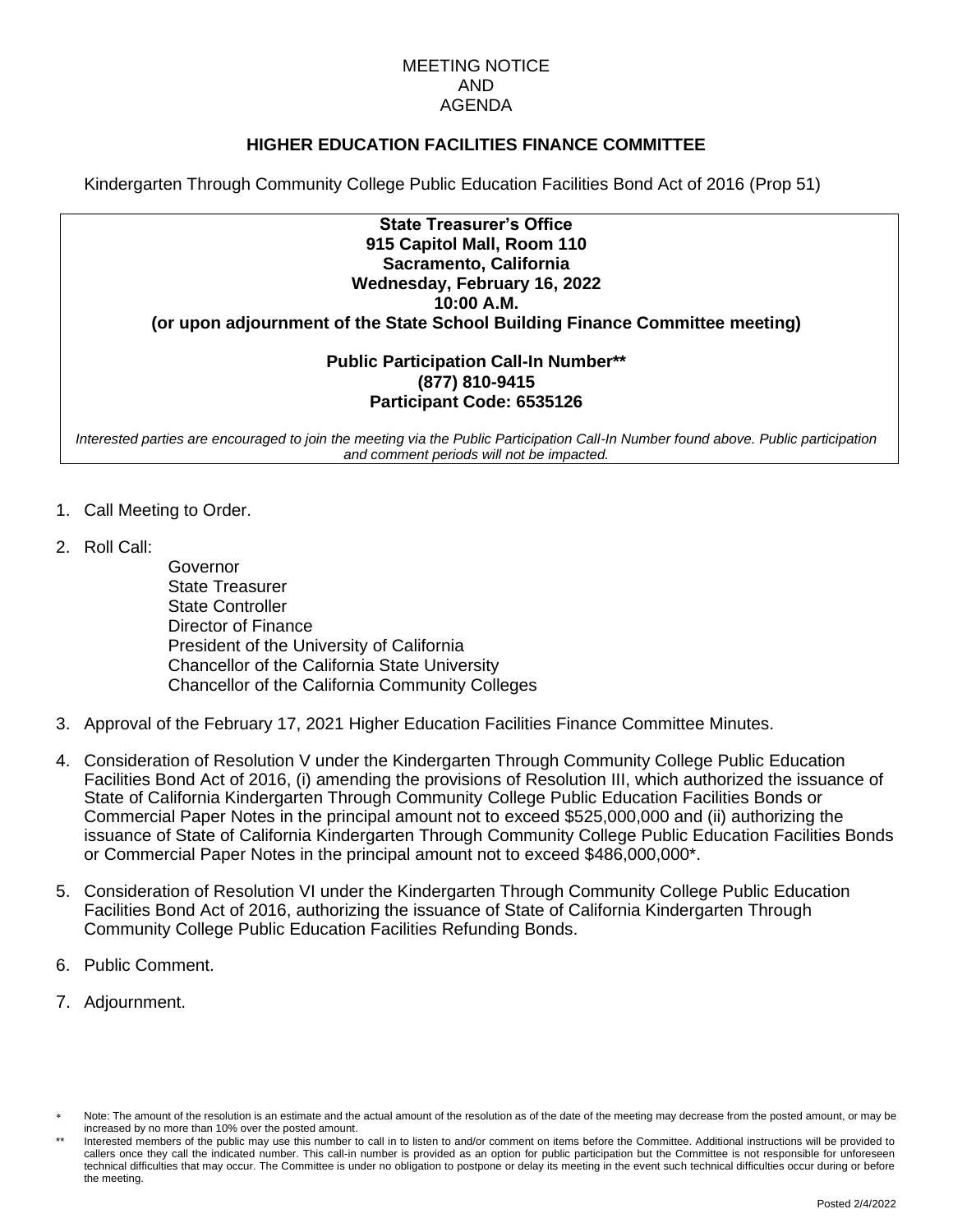The Higher Education Facilities Finance Committee ("Committee") complies with the Americans with Disabilities Act (ADA) by ensuring that the meeting facilities are accessible to persons with disabilities, and providing this notice and information given to the members of the Committee in the appropriate alternative formats when requested. If you need further assistance, including disability-related modifications or accommodations, you may contact Vicki AuYeung no later than five calendar days before the meeting at (800) 900-3873 and Telecommunication Device for the Deaf (TDD) services at (916) 654-9922.

Questions or requests for additional information prior to the Committee meeting may be referred to Vicki AuYeung of the State Treasurer's Office, 915 Capitol Mall, Room 261, Sacramento, CA 95814 at (800) 900-3873. The meeting notice and agenda will be posted at the websit[e www.treasurer.ca.gov.](http://www.treasurer.ca.gov/)